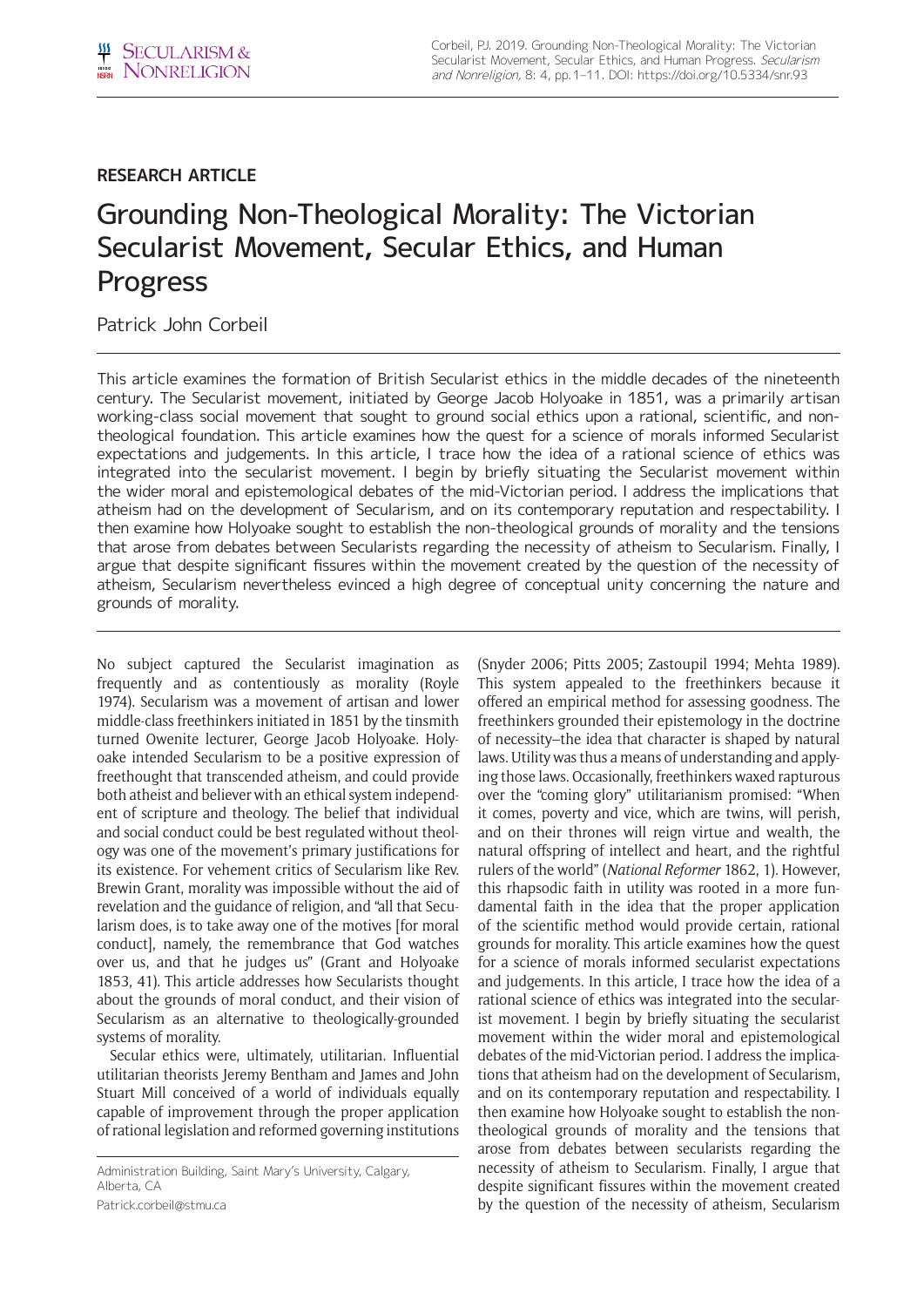nevertheless evinced a high degree of conceptual unity concerning the nature and grounds of morality.

## **Religion, Science, and Duty**

Victorian moral thinking was marked by flux, experimentation, and controversy. The fecundity of nineteenthcentury experimentation in moral philosophy occurred amid prominent fears that the transition to a modern, industrial and urban society had resulted in the loss of the vital foundations of ethics. These moral anxieties were intimately related to the problem of progress and coincided with a widely-shared belief among theorists, ranging from the utilitarian and liberal John Stuart Mill to Tory intuitionists like William Whewell, that scientific systems of knowledge would lead to ascertaining the true grounds of morality, unleashing dramatic human progress (Snyder 2006). The blending of scientism and ethics was thus not only the terrain of secular or non-theological moralists. Grounding ethics in science was urgent for all those individuals convinced, either optimistically or pessimistically, that Christianity faced terminal decline in Britain. To situate Secularist moral ideas accurately, we must address some of the more important issues that faced leading nineteenth-century moralists, and expose the connections between faith, knowledge, and obligation that formed the dominant contours of Victorian ethical discussions.

Stefan Collini (1991) has productively characterized Victorian ethical thought between 1850 and the 1890s as a culture of altruism. Altruism, a term coined by Auguste Comte and introduced into English by G. H. Lewes in 1852, was constructed as a scientific triumph over Christian moral pessimism (Hilton 1992). Against what he saw as the Christian emphasis on humanity's innate sinfulness and selfishness, Comte believed he had shown that cooperation, love, and sympathy were fundamental, natural human characteristics (Collini 1991; Dixon 2008). The cultural ascent of altruism was part of a response to a crisis of faith experienced by a number of theorists who no longer found Christianity to be an acceptable foundation for ensuring that individuals would fulfil their social duties. (Collini 1991; Tjoa 1977).

The artisan radicals of the Secularist movement were not as influential as their middle-class compatriots such as Mill, Leslie Stephen, or Herbert Spencer. However, Secularist ethics was entrenched in the same language of duty that defined elite liberal ethical theory. For example, in *The Origin and Nature of Secularism* (1873), Holyoake declared that "he who maintains that mankind can be largely improved by material means, imposes on himself the responsibility of employing such means, and of promoting their use as far as they can, and trusting to their efficacy" (Holyoake 1873, 103). The true grounds of ethical philosophy were those which made the individual embrace altruism, or service to others: "a man is not a man while under superstition, nor is he a man when free from it, unless his mind is built on principles conducive and incentive to the service of man" (Holyoake 1873, 107).

The problems that attended the search for certain and sustainable ethical structure were complex and diffuse, and were consequently closely and hotly contested. In the middle decades of the century, when Secularism first emerged as a distinct movement, ethical debates were primarily framed as a contest between J. S. Mill's utilitarian and empirical "school of experience," and the moral intuitionism of William Whewell, Sir William Hamilton, and H. L. Mansel. For Mill, the primacy of experience meant the necessary rejection of all *a priori* knowledge and the assertion that all knowledge was generated by sensations and the mental recognition of consciousness (McRae 1974).

In his conflicts with the intuitionists, Mill set out to dismantle a set of interlocking claims arising out of mathematics. Intuitionists grounded their moral philosophy in a view of causation that was based on natural necessity. In particular, they appealed to the inconceivability of an uncaused cause. The intuitionists approached epistemology as a process of dispensing with confusions to reach an understanding of the root, natural necessity of a causal chain. The question here turned on the nature of causation. For the intuitionists, a cause created its effects rather than merely preceding them. For Mill, this was rubbish. He argued that the intuitionists mistook our experience of causality for the cause itself. Applying this debate to moral philosophy, Mill attacked notions of an absolute free will and the idea that moral knowledge could be intuited. For Mill, the root appeal to effective causes resulted in prejudice becoming the only ground for ethics. In contrast, he argued in favour of a naturalistic and inductive method that was itself rooted in an atomistic naturalism. Mill sought a social and moral science that could be used to build further facts upon facts, resulting in the accumulation of general principles. Applied to utilitarianism, this meant inductively establishing a hierarchy of pleasures to which one could appeal in order to infer right actions (Ryan 1970; Ryan 1979; Snyder 2006): "human beings have faculties more elevated than the animal appetites, and when once made conscious of them, do not regard anything as happiness which does not include their gratification … It is quite compatible with the principle of utility to recognize the fact, that some *kinds* of pleasure are more desirable and more valuable than others. It would be absurd that while, in estimating all other things, quality is considered as well as quantity, the estimation of pleasures should be supposed to depend on quantity alone" (Mill 1861, 210–211).

A vital part of the naturalism that infused the thinking of Mill and his contemporaries, most notably Herbert Spencer, was an interest in applying the lessons of science, particularly evolutionary science, to ethics. Comte was instrumental in this project. His hierarchy of the sciences, grounded in his laws of the three stages of development, offered his readers a foundation for constructing a social science that could govern human conduct (den Otter 1996). Comte's philosophy of science was enormously influential among mid-century radicals like Mill, Harriet Martineau, G. H. Lewes and others. The popularity of Comte's evolutionary schema helps explain why Darwin's evolutionism came to have an important role in ethical debates after 1859.

All of the nineteenth-century efforts to apply science to ethics were predicated upon determining how right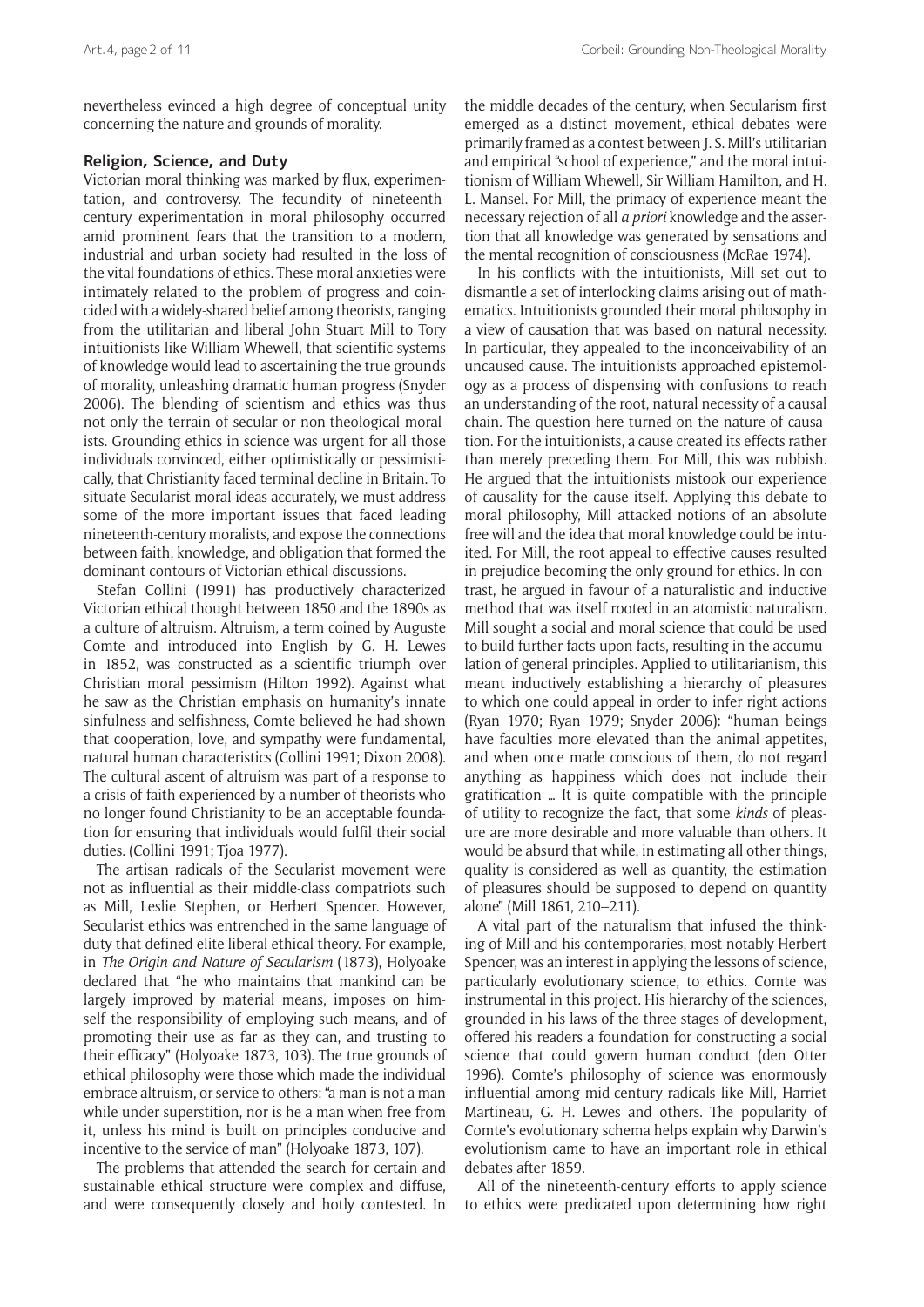conduct could be compelled in a social structure where the old bonds of traditional religion binding individuals to communities had been broken. The benefits of right conduct and the disadvantages of immorality were pitched at the level of society, although the object of reform and persuasion was the individual. This individualism was vital to the context of Victorian Secularist ethical debates. Secularism was thoroughly civil-libertarian in its politics. Its leaders and its membership were driven by a broad antipathy to authority, particularly religious authority (Royle 1974). Their antipathy to clerical authority was especially acute in terms of the nature of morals and right conduct. The right to establish moral conduct through the free use of individual reason was vital to the Secularist project, a project that endures to this day. In addition to the decline of traditional and Biblical authority that motivated elite Victorian ethicists, the Secularists were driven to articulate a secular ethics in response to historical prejudices that equated unbelief with immorality.

## **A Moral Society of Atheists**

Secularism never stood a chance of avoiding critical scrutiny over the issue of morality. Despite strenuous efforts by Holyoake to distinguish Secularism from mere atheism, the charge of infidelity–and with it, immorality–dogged the Secularist movement. Matters were not helped by Charles Bradlaugh, Holyoake's successor as national leader of the movement, insisting that atheism and Secularism were indistinguishable. But even if Bradlaugh and his faction had remained silent, Secularism's roots in working-class infidelity and Owenism offered fodder to its critics, who were quick to accuse Secularists of irreligious moral delinquency. Faith in a providentiallydesigned life and afterlife regulated by a divine economy of salvation and punishment was a bulwark of traditional Christian society. To many among the orthodox, atheism posed a direct threat to society's theological foundations. Secularism was only a new expression of the traditional threat posed by infidelity.

The existence of atheists, their morality, and their toleration were intersecting problems. In the English context, John Locke famously excluded atheists from religious toleration. For Locke, "the taking away of God, tho but even in thought, dissolves all" (Locke 1689, 51). Atheists could not be trusted to keep promises, covenants, and oaths, which Locke called "the Bonds of Humane Society" (Locke 1689, 51). The eighteenth century witnessed the appearance of the first published self-avowals of atheism (Kors 1990; Berman 1988). Their appearance marked the decline of debates over the existence of atheists, but it did not end the controversy over godless morality. Thomas Chalmers and other evangelical reformers continued to equate atheism with immorality on the grounds that atheists had no fear of the divine economy of rewards and punishments, and from the late eighteenth century, the growth of industrialism fueled orthodox fears that the new urban working-class–freed from the social regulatory bonds of parish life and traditional authority–was manufacturing godlessness alongside industrial wares. These fears reached a pinnacle with the release of the 1851

religious census, which found that only about fifty percent of the population attended church on Sundays. Fears of an "unholy city" helped to spark programs of home evangelization seeking to revitalize Christianity, and with it Christian morals (Brown 2009).

Religious fears of social disorder fueled by industrialization and urbanization were exacerbated by the apparent atheism and riotous violence of the French Revolution. Orthodox critics and Church and Crown conservatives attacked pro-revolutionary radicals as agents of atheistic chaos. Richard Carlile's generation of post-Napoleonic ultra-radicals and Owenite socialists were painted with the same brush. Because Holyoake emerged from within Owenism as a leading artisan freethinker, his attempt to formulate Secularism as a substantive category (Rectenwald 2016), as something more than atheism, was immediately and inevitably attacked by many divines as nothing more than a new disguise for the same old anti-social godlessness (Grant and Holyoake 1852).

Holyoake's project was, however, about more than base obfuscation. He wanted Secularism to be inclusive, and imagined it as a non-theological method of securing social ethics that did not demand that its adherents abandon their theological beliefs: "Our principles have disposed us to look for neutral ground of human duty, and by freeing us from Sectarian prejudice, have enabled us to occupy it. We will work with all who will for the Secular welfare. We trepan no man. None who work with us for Secular welfare need think with us on other points" (Grant and Holyoake 1853, 10). However, the lack of moral respectability associated with unbelief meant that Holyoake had to navigate a narrow passage between his sincere theoretical commitment to an inclusive, nontheological ethics, and linguistic expedience to render his system palatable to people who were not already nonbelievers. Clerical opponents such as Brewin Grant clearly meant to exploit Holyoake's difficulty: Grant implied that Secularism *was* atheism, and Holyoake's efforts to distinguish the terms were nothing more than dissimulation. For Grant, Secularism's non-scriptural claim to moral authority amounted to nothing more than a rudderless and atheistic materialism:

Their bright gospel is black fate; their spiritual theory is promise; their practical principles are annihilation; their faith is this life; their works are the decomposition and recomposition of matter. They did not give this life; they cannot guide us in it, that we may walk in it uprightly, honestly, clearly; they think they can only destroy our hope of another, and mock us with a material dependence on materialism, which is the only cause of material destruction (Grant and Holyoake 1853, 117).

## **Articulating the Grounds of Secular Morality**

While many Victorians, orthodox and heterodox alike, were anxious about the consequences of de-Christianization (Von Arx 1985; Brown 2009), the Secularists viewed supposed Christian decline as an opportunity to elevate nontheological ethics. Principally, they turned to utilitarianism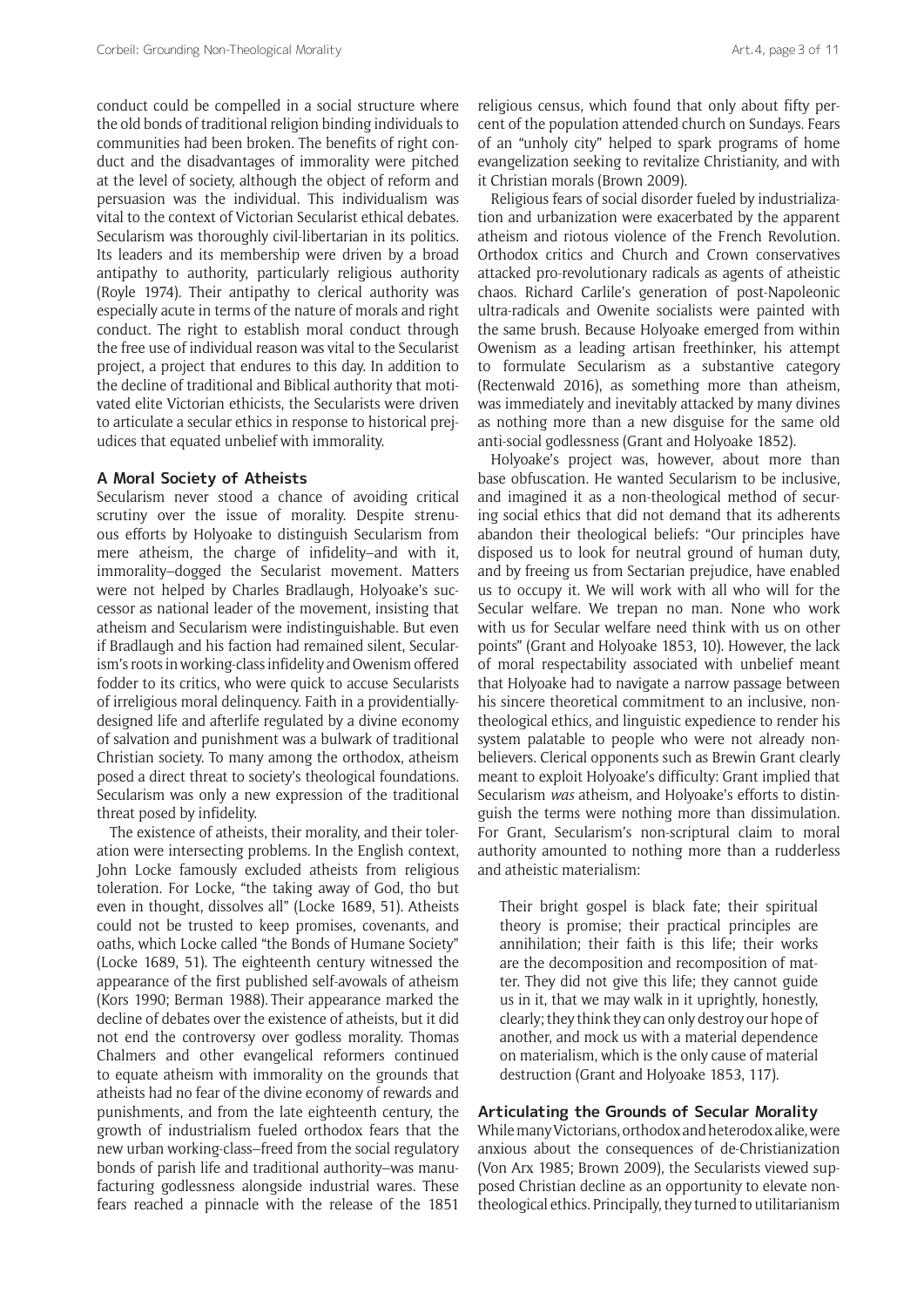and an Owenite-cum-Comtean hierarchy of knowledge that had the scientific study of society at its pinnacle. Even without the language of altruism, service and inter-personal obligations were at the centre of Secularist ethical thought. In the *Principles of Secularism* (1871), Holyoake defined Secularism as "the study of promoting human welfare by material means; measuring human welfare by the utilitarian rule, and making the service of others a duty of life" (1871, 11). Like Comte, Holyoake saw Secularism as distinct from Christianity because it emphasized "the promotion of human improvement by material means, and making these agreements the ground of common unity for all who would regulate life by reason and ennoble it by service" (1871, 11).

After 1852, Comtean positivism was slowly wedded to a native English utilitarianism as a dominant language for radical and heterodox ideas about the non-theological grounds of ethics (Wright 1986). However, when dealing with the Secularist movement, we cannot ignore the seminal importance of Owenism. The social theory that Robert Owen developed in the 1810s embraced a view of moral necessitarianism influenced particularly by William Godwin, but also drew upon a larger eighteenth-century tradition that encompassed David Hume, Joseph Priestley, Jeremy Bentham and other utilitarian theorists (Royle 1974, 23, 44). Owenite views of necessity were broadly consonant with the Comtean doctrine of altruism and indicate how the Comtean views came to be integrated after 1852. Owen juxtaposed the freedom of the will and the doctrine of moral responsibility with necessity. Free will was "a wicked, an ignorant, and an artificial character," and the perceived ubiquity of this "artificial character" among world religions made them "the most formidable obstacle to the progress of every kind of mental improvement" (Owen 1835, 193). In contrast, Owen believed necessity revealed that "the whole character of man, physical, mental, and moral, is formed *for* him; and formed independently of any power which he can exert" (1835, 50). For Owen, the "proper business of human life is to form man to attain the highest degree of physical, intellectual, and moral perfection; to remove from around him every impediment to the acquisition of happiness; and to create new circumstances which shall contribute most essentially to promote his permanent enjoyment" (1835, 55). With his idea of a "new moral world," Owen sought the eradication of want (and, therefore, material suffering) and the physical, mental, and moral improvement of the human species (1842). Understanding necessity means understanding *nature*. For Owen, moral evil stemmed from ignorance of nature.

Owen applied his ethical epistemology to religion. He viewed the world's existing religions as a reflection of human immaturity: "the religions founded under the name of Jewish, Budh, Jehovah, God, or Christ, Mahomet, or any other, are all composed of human laws in opposition to nature's eternal laws" (1842, 72). Further, "unity and harmony could never be found in any religion or codes of laws founded on the mistaken notion that instincts were free-will" (1842, 73). Part of Owen's new view of society was the hope of establishing a new rational religion

that would resolve the tensions he saw in theological religion. In the late 1830s, as Owen pressured the movement to shift its resources towards the founding of the Queenwood community, missionary and lecturing efforts were deemphasized, and lecturers were advised to refrain from attacking Christianity. This move did not go over well with the more thoroughly irreligious Owenites (Royle 1974, 49–70).

In the early 1840s, Holyoake joined other freethinkers who objected to Owen's proposed rational religion. Holyoake drew a firm distinction between religion and morality and rejected Owen's idea that "religion" was, at its heart, a synonym for truth:

Ask the world what is truth, and you will have to pause longer than Brutus did in the Roman forum for a satisfactory reply. A thousand and one sects send up a thousand and one, or more likely two thousand and two replies. Then if truth is religion, how various, changeable, and infinite it is! To offer it after this as the guide of men is like making the chameleon the standard of colour … But if truth is not religion, is it anything we do know? Inquire what is morality–all agree in defining it as the sense and practice of such duties as best promote the common and universal good. That utility is the basis of morality is acknowledged, and that the essence of utility is *truth*, must be admitted. Then truth, if any second name is required for it, should be called the essence or grand element of morality, which has a venerable, healthy, and undying reputation; which is always and everywhere comprehensible, and kind, and worthy, above all things, of honour, regard, general acceptance, and love from the human race (Holyoake,1842, 170).

In the early 1840s, radical freethinkers appeared convinced that moral progress merely required the end of religion. They sometimes pushed their rhetoric to extremes. For example, Thomas Paterson declared that "every man who reasons is an unbeliever, for reason exposes the chimeras of theology–and shows that religion is the chief source of our calamities, and, as a consequence, that it is at variance with morality" (1843, 137). While clearly burdened by an excess of hyperbole, Paterson's declaration is useful for his bold statement of the self-sufficiency of human reason as a foundation for ethics: "a reasoning being cannot be incapable of his duties, or of perceiving what he owes to beings who are necessary to his happiness–and reason naturally leads him to a knowledge of the morality most essential to mankind–and what an advantage, on the side of morals, has he who reflects and reasons, to whom who believes it to be right never to reason" (1843, 137).

Charles Southwell elaborated the wider social benefits of atheism. He declared that "in those countries where there is least religion there is most morality–where priests are despised virtue is respected–and where hell seems almost forgotten, the delights fabled of heaven seem actually realised upon earth" (Southwell 1843, 27). Southwell was fixated on the negative elements of religion and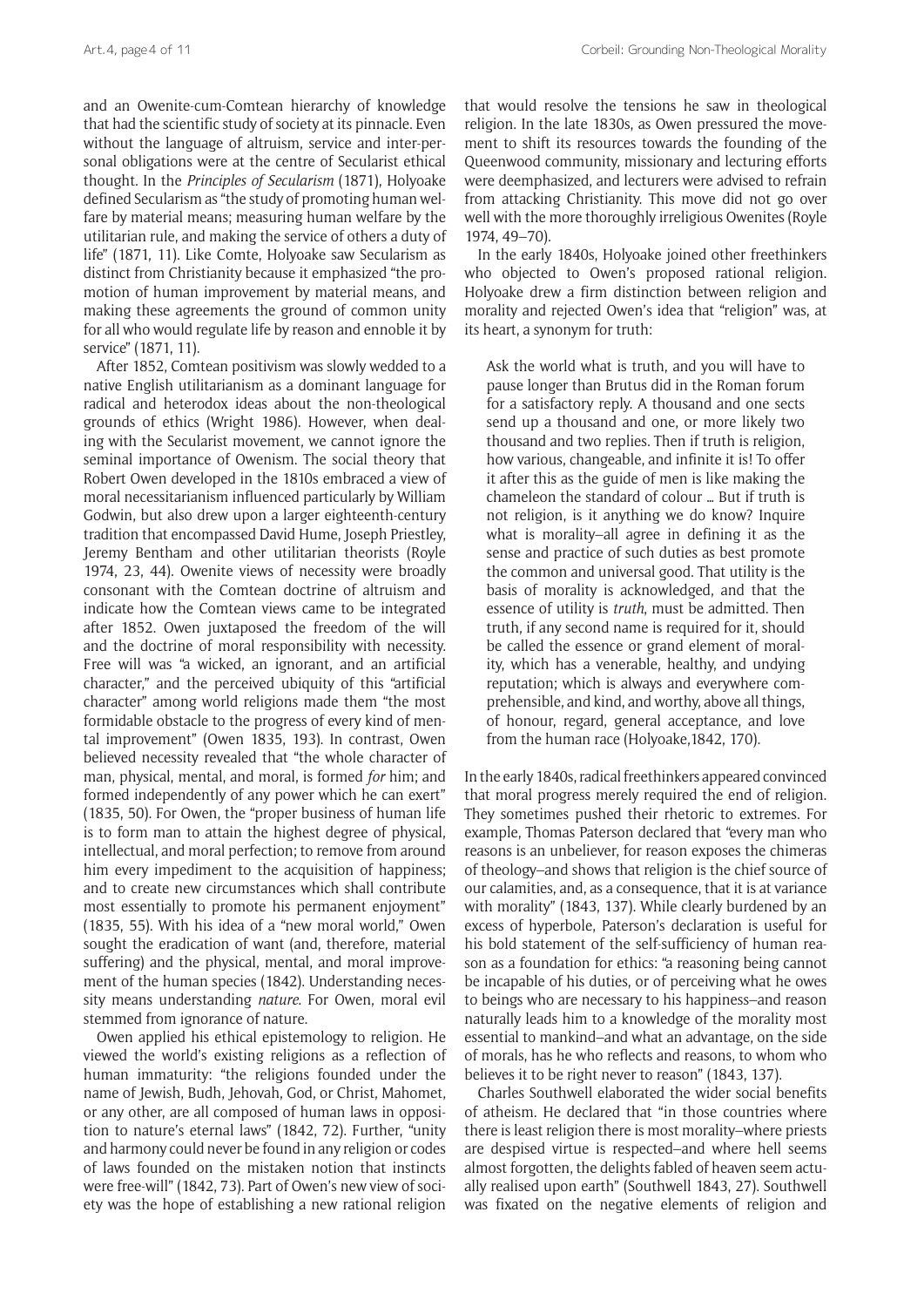equated religion with vice: "the fact is, whatever shape religion assumes, its nature is invariably antagonistic to knowledge. The most religious individuals generally, and the most religious nations universally, are the least wise, therefore the most vile" (1843, 27). In contrast, "a nation of atheists would be governed by the law of reason." The law of reason would be synonymous with a moral law since "nothing moral can be unreasonable, and nothing reasonable can be immoral" (1843, 27).

Over time, Holyoake came to believe that the mere dissolution of religion was insufficient for supplying an alternative moral system to Christianity. Between Holyoake's 1842 ascension to the editorship of the *Oracle of Reason*–a vehemently atheistic periodical whose founding editor Charles Southwell was arrested for blasphemous libel, occasioning Holyoake's editorial takeover–and Holyoake's elaboration of Secularism in the early 1850s, Holyoake wrestled with how to ground his conception of morality. While he was certainly influenced in his thinking by his entry into the world of middle-class radicalism, Holyoake's Owenism must not be ignored as an important aspect informing his desire to conceive of a positive freethought. His first extended programmatic foray into positive freethought appeared in *Rationalism: A Treatise for the Times* (1845). Holyoake situated this effort in "the conviction that Mr. Owen's views are capable of a new statement" (1845, 5). *Rationalism* had two aims: first, to establish that morality is subject to natural laws and is therefore open to empirical and scientific understanding; and second, to connect knowledge of the natural laws of morality to the process of self-improvement. Both of these aims owed direct debts to Owen and Mill. Holyoake, however, was more sensitive to the difficulties that these goals represented to the reformer. Holyoake's "new statement" of Owen's system hinged upon mitigating the totalizing implications of Owen's articulation of necessity–the power of circumstances to determine character. Holyoake wanted to maintain the power of circumstances upon character formation, while explicating a clear path to individual moral self-improvement.

Holyoake's effort to mitigate Owen's hard necessity was clear from the outset of *Rationalism*. He opened with the "general fact" that "the opinions and actions of men result from their original susceptibilities, and the external influences which *affect* them." From this general fact, Holyoake inferred that "self-knowledge and self-improvement are the primary duties of each person in pursuit of intelligence and happiness." This pursuit of intelligence and happiness "suggests to each individual wariness of conduct" and "teaches him that in the worst circumstances there is hope of amendment or chance of dignity." The hope for improvement consequently "justifies reliance on human endeavour and assimilates progression to a science." Progression as a discernible science demanded that "man, society, and nature generally" ought to be "especial objects of study–the better to bring all these relations of humanity into harmony with happiness and progression" (1845, 9–10).

Holyoake tempered Owen's rigid determinism by stressing that knowing the natural laws of moral progress would provide properly educated individuals with the power to choose to follow those natural laws:

The vulgar impression is, that if circumstances made us what we are at birth, and have since influenced us beyond our controul [sic]–then we are the perpetual playthings of fate–that to be the blind instruments of the day is our destiny–that for us to act is as superfluous as it seems impossible … They overlook the strong fact, that in the hour when the order of things gave us life we received a nature capable of progressive improvement–that every moment of existence increases our consciousness, our intelligence, and our power … Though we inherit the dull materials of mediocrity or the happy elements of genius, we soon find that progression depends on culture, that the weak by exercise are made strong, that vast capacity narrows by disuse (1845, 16–7).

Holyoake's attempt to mediate determinism and free will was not unique. J. S. Mill took a similar, if more theoretically robust turn in *The System of Logic* (1843). Mill allowed that humans are subject to natural laws of causation. However, he simultaneously insisted upon freedom of the will. He did so for two reasons: his disdain for the pessimism of Calvinist determinism; and because he objected to Owen's hard view of necessity on the grounds that it limited individual self-improvement (Snyder 2006). In Holyoake's objections to Owen, the former mirrored and was likely influenced by Mill's *System of Logic*. Holyoake accepted the libertarian idea that "of any given number of objects presented to a man's notice he can *choose* which he likes" while retaining his belief that "what a man *likes* depends upon his natural and acquired taste and on the strength of the evidence before him" (1845, 19).

Holyoake also followed Mill in identifying "the dangerous fallacy of fatalism," which Holyoake saw as an important target for Secularism (Holyoake 1845, 20; Royle 1974). Necessity, properly speaking, held that an event "will be the infallible result of the causes which produce it." For Mill, the problem was that most believers in necessity slipped from this position to the fatalistic conclusion that "there is no use struggling against it [the caused event]; that it will happen however we may strive to prevent it" (1843, 840). For Holyoake, fatalistic determinism offered a "blind" conception of human consciousness which "submits to destiny" while "the philosophical necessarian [sic] moulds it." The ability to mould character meant that freethinkers had an ethical obligation to do so: "this inference at once directs man's attention to himself and to education as the sources of dignity and enjoyment," and "imposes high *personal* duties on the individual." These high personal duties were constitutive of a "self knowledge" that Holyoake believed was "the key stone of the arch of intellect." Proper education was, therefore, "not only the minister to capacity but also the means of moral elevation" (Holyoake 1845, 20–1).

Liberal radicals like Mill and Holyoake depended upon the capacity of individuals to improve themselves to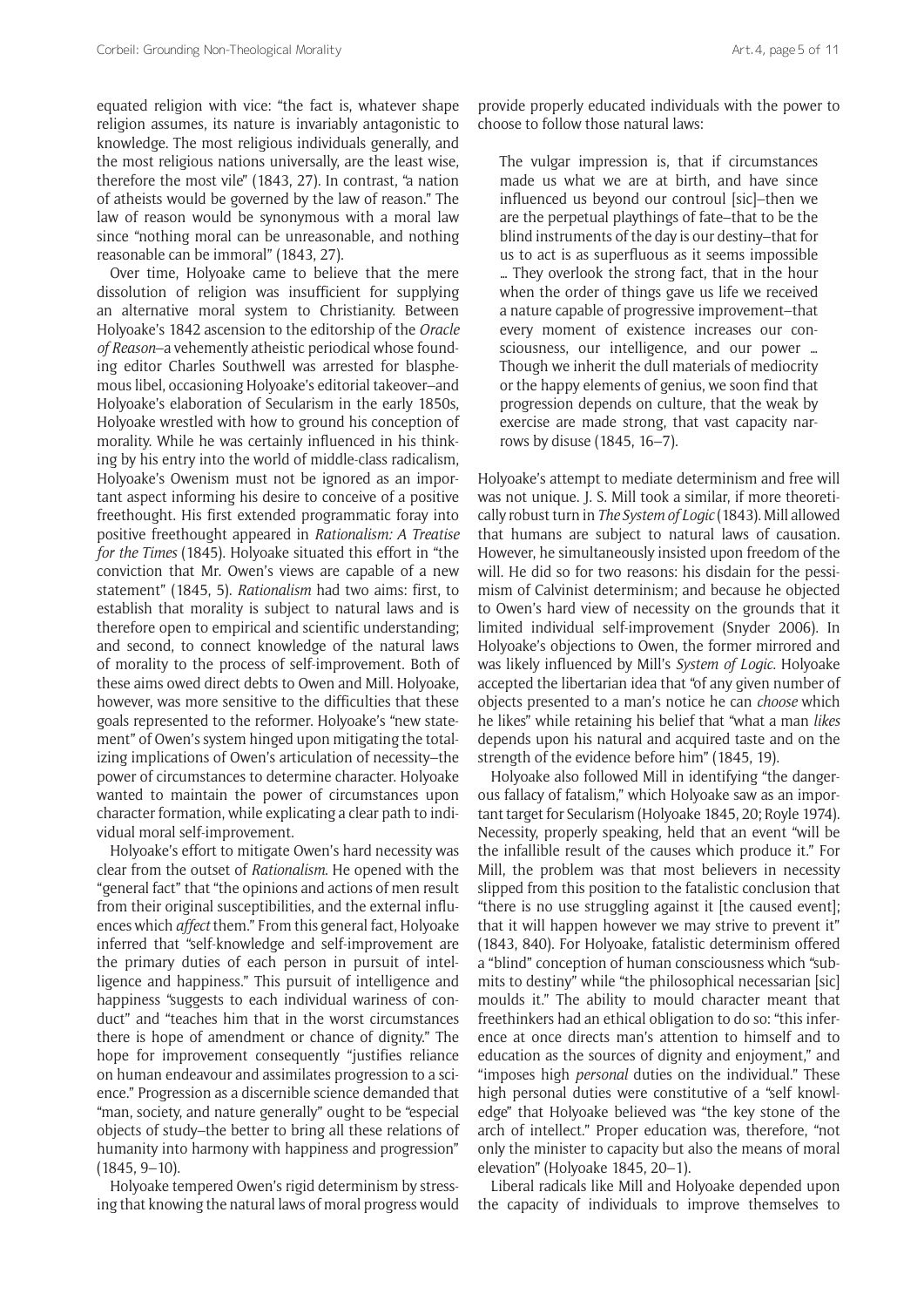become rights-bearing political subjects (Snyder 2006). However, unlike Mill, Holyoake's social position was relatively precarious. His quest for respectability may have influenced his formulation of necessity. Secularist objections to Christian ideas of free will, moral responsibility, and the doctrine of atonement left freethinkers open to accusations that they advocated moral license. In 1853, Rev. J. H. Rutherford argued that Christian belief in "the consciousness of responsibility" refuted Holyoake's Owenite dogma "that man is the creature of circumstances." For Rutherford, conscience was "evidence of a higher and holier judge of human character", and "remorse, as a phenomena of our moral nature, … is at once a proof of the existence of moral evil, and a premonition of future judgement" (Rutherford and Holyoake 1854, 43). Brewin Grant believed that repudiating our duties to God meant losing the only sure safeguard of moral behavior, and that Holyoake and other Secularists repudiated the name of atheism to "propitiate public feeling" while "Christ and his Apostles, and glorious army of Martyrs, bought our safety at a dearer rate, and the motives of the Gospel, its present spiritual aids, the powers of the world to come, inspire men with a true heroism of endurance, without waiting for a safe place and secure time" (Grant and Holyoake 1853, 55–6).

Despite Grant's uncharitable characterization, it is clear that Holyoake was interested in more than dissimulation. Holyoake sought a scientifically certain foundation for ethics that flowed from his rejection of the absolute responsibility of unmitigated free-will as well as deterministic fatalism. He gave his system a number of names before settling upon Secularism. Naturalism, Rationalism, Cosmism, and Secularism were all expressions of Holyoake's search for a moral "code in itself" that he set against "an Almighty Policeman keeping perpetual surveillance above, converting the world into a vast penitentiary and we frail and unhappy mortals into wretched prisoners, so sunk in moral degradation as never to be worth of a moments trust, … as gloomy as it is debasing" (Holyoake 1845, 23). In contrast, "from the higher philosophy of Rationalism a man learns that in no obscurity is he hidden … that his doings ever tell for society's advancement or his own deterioration … [and] if he will be a worm he knows he shall leave behind the slimy tract marking his groveling course–but pursuing useful objects he may like the stars shed a lustre over the earth" (1845, 23).

While the freethinkers agonized about respectability and right conduct, it was the foundations of morality that were their primary concern. With theological ethics "when men did well we knew not why, save and except by reference to God's good grace, which however good, is always fleeting and uncertain" (1845, 25). For Holyoake, Rationalism provided certainty because "one can trace integrity to its source and noting the influence which nurtured it, mark its ascension in a mathematical line, and foretell its culmination with the accuracy of an astronomical calculation" (1845, 25).

Holyoake's project of presenting Secularism as a neutral ground amenable to both believers and unbelievers was

hampered by the presence of a significant and influential number of Secularists who viewed Secularism and atheism as mutually dependent. On March 10 and 11, 1870, Holyoake and Charles Bradlaugh began a debate at the New Hall of Science over the question of atheism and Secularism. Holyoake maintained that Secularism was distinct from atheism and argued that Secularism was "built partly upon the results obtained" by atheist and freethinking societies. But he insisted that Secularism "proposed to go farther than that–to be distinct from them–to be affirmative instead of negative–to act upon what free inquiry had discovered–to occupy the ground criticism had won–to set up principles of nature in the place of principles of theology, and found, if possible, a kingdom of reason, for those who found the kingdom of faith inadequate and unreliable" (Holyoake and Bradlaugh 1870, 3). In response, Bradlaugh rooted his argument in a criticism of what he viewed as a fundamental tension in Holyoake's definition of Secularism. Specifically, Bradlaugh noted the difficulty in defining Secularism as a proposition independent of either theism or atheism while simultaneously characterizing it also as a kingdom of reason for those for whom "the kingdom of faith [is] impossible" (Holyoake and Bradlaugh 1870, 14). This tension, for Bradlaugh, explained the necessity of atheism to Secularism. Bradlaugh used Holyoake's own 1853 arguments against Brewin Grant to elaborate his point. Specifically, if the laws of health, morality, knowledge, and material prosperity demanded that secularists deny "'a Special Providence, and [foster] a distrust of it,'" then it followed that "before you can be a Secularist, to take the position Mr. Holyoake takes, you must reject all supernatural supervision, reject all Theistic control, and if that is not in reality and fact being an Atheist … then I confess I have yet to learn the meaning of the words" (Holyoake and Bradlaugh 1870, 15). The distance between Bradlaugh and Holyoake on this foundational point was significant. However, it is important to note that the debate did not turn on the question of moral foundations. Common ground existed in moral theory between Bradlaugh's and Holyoake's strains of Secularism.

I argue that Secularism's ethical conceptual unity was grounded on two often overlooked aspects of Secularist thought. First, there was a substantive project at play throughout Secularism. Even Bradlaugh–who is conventionally dismissed as labouring under little more than a crude anti-theism–proposed a positive alternative to religion, though Bradlaugh's views were much less refined than Holyoake's. Both Holyoake and Bradlaugh grounded secular ethics in utilitarianism, and an Anglicized Comtean positivism. Second, Holyoake's positive freethought was not as ecumenical as either Holyoake himself nor some scholars (Rectenwald 2016) believe it to have been. In the 1870 debate about the nature and meaning of Secularism, Bradlaugh declared that Holyoake's definition suffered from a logical problem. Specifically, Bradlaugh objected to what he understood as Holyoake's claim that "Secularism occupies ground independent alike of Theism and Atheism" (Holyoake and Bradlaugh 1870, 11). For Bradlaugh: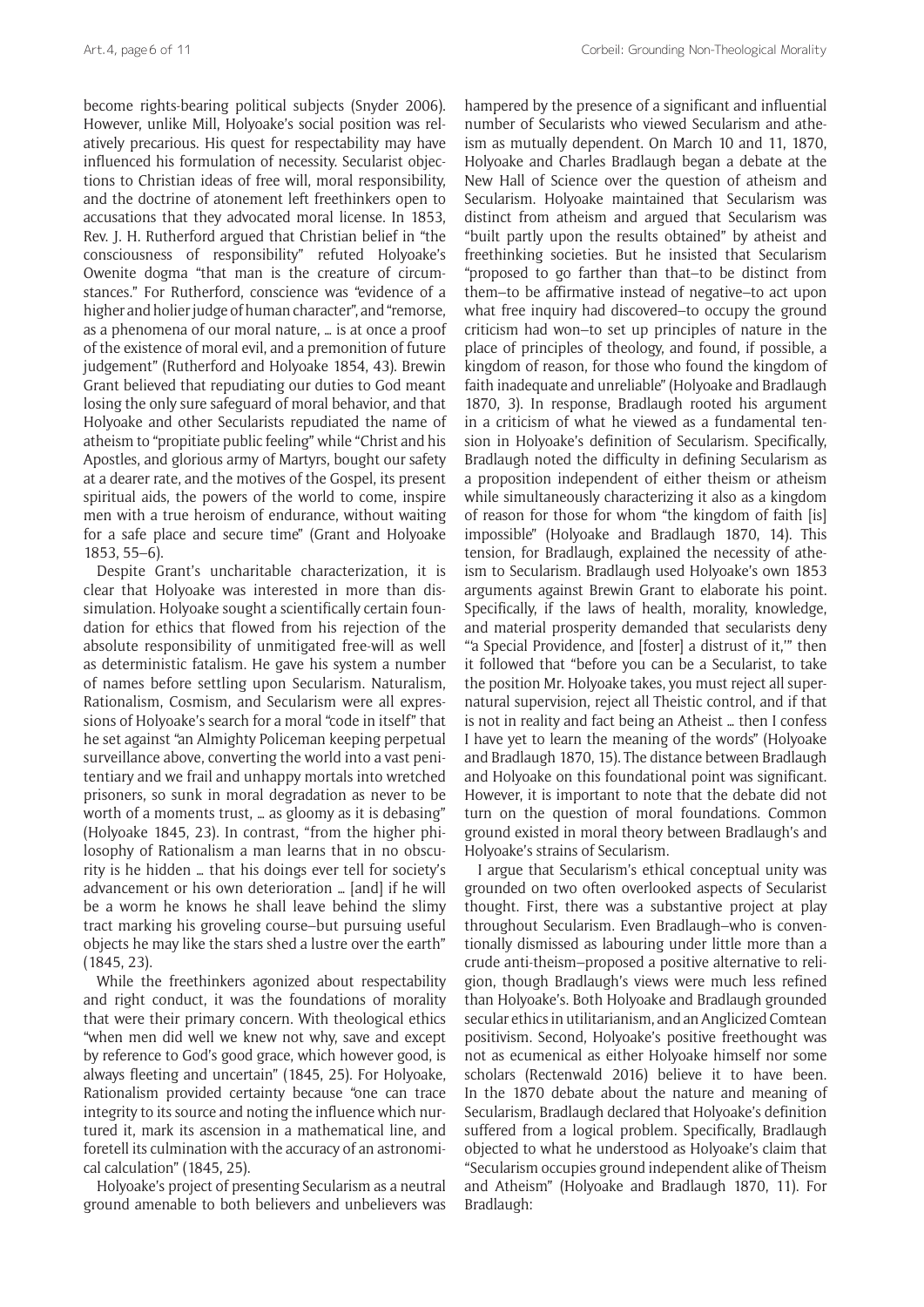Theism, if it claims anything, claims to be everywhere. How you can take the ground outside of everywhere, I do not know. The Theist claims that there is no thought, no phase of thought, that is not determined by Deity. You have to challenge this initial groundwork before you can make any way with your Secularism at all (Holyoake and Bradlaugh 1870, 12).

Bradlaugh's criticism should be heeded. Holyoake may not have demanded that Secularists be atheists, but by proposing to regulate the foundations for ethical behaviour, he made fundamental claims about the nature of ethics that have serious theological implications. The major difference between Holyoake and Bradlaugh is that Bradlaugh believed that Christianity must be destroyed to prepare the ground for Secularism. In contrast, Holyoake's view was that Christianity would be destroyed only after the ground it occupied was overtaken by Secularism's non-theological ethics.

#### **Unity and Disunity in Secular Ethical Discourse**

The question of the necessity of atheism marked a central conflict within Secularism that persisted throughout the nineteenth century. Holyoake's conciliation and cooperation with liberal Christians was opposed by the bombastic atheism of Southwell and Bradlaugh. While this division was far from trivial, if we track the debate we find that there was a great deal of shared ground regarding the foundational nature of secular ethics.

It is informative to track the articulation of moral theory within the Secularist press in the years after Holyoake's *Reasoner* folded in 1872 and the division between the National Secular Society (N.S.S.) and the British Secular Union (B.S.U.) in 1877: namely, between Bradlaugh's *National Reformer* and the *Secular Review* edited by Charles Watts. The schism that overtook the Secularist movement in 1876, was precipitated by the arrest of Charles Watts, a Secularist leader and sub-editor with Bradlaugh of the *National Reformer*. Watts was arrested after a Bristol bookseller named Mr. Cook added lewd illustrations to copies of Watts's edition of Knowlton's contraception pamphlet *The Fruits of Philosophy, or the Private Companion of Young Married People* (1832). Irreligion had long been associated with sexual indecency, and historical associations between religious doubt and sexual license were further solidified in the minds of the orthodox by ultra-radical and Owenite attacks on traditional marriage (Schwartz 2013; Budd 1983). Watts chose to plead guilty rather than fight the obscenity charge. Bradlaugh and his ally Besant were outraged by Watts's unwillingness to become a martyr for free speech. While there is some ambiguity about the degree to which freethinkers approved or disapproved of contraception material–Holyoake had advertised Knowlton's pamphlet alongside Robert Dale Owen's Malthusian pamphlet *Moral Physiology* (1830) in the *Reasoner* since 1846 (Budd 1977)–the Knowlton affair nevertheless fomented a schism that spoke to the diversity that existed within Secularism.

Bradlaugh's defense of Knowlton was consistent with his prior activism. In 1861, he had formed the Malthusian League with George Drysdale (Royle 1980, 254). However, the subject of sex and contraception was always fraught for freethinkers. The opprobrium directed at Bradlaugh and Besant stemmed in part from the fear that their actions threatened Secularist respectability (Schwartz 2010; Budd 1977; Royle 1980; Rectenwald 2016). As Schwartz has demonstrated, for many freethinkers, particularly freethinking women like Harriet Law, distancing themselves from sexual libertarianism was an important defensive manoeuvre for protecting reputations already rendered suspect by their freethought (2010, 186). Moreover, Secularism's socialist roots meant that some freethinkers viewed Malthusian ideas of contraception suspiciously, seeing it as middle-class condescension and surveillance. Malthusian doctrines carried the implication that the poor were responsible for their own poverty, a line of thinking that ran against the grain of the necessitarian tradition carried over from Owenism. Neo-Malthusian contraception ideas were thus liable to rankle some freethinkers, particularly those like Holyoake who had emerged from the ranks of Owenite socialism. Holyoake, for example, maintained a more morally conservative vision of Secularism but nevertheless, he defended the distribution of neo-Malthusian information on the grounds of free speech. He rejected Bradlaugh's promotion of Knowlton, and Holyoake's failure to unseat Bradlaugh as president of the N.S.S. during the Knowlton affair occasioned the split-away formation of the B.S.U. (Rectenwald 2016, 97).

Sexual ethics were a volatile aspect of wider conflicts within freethought. I agree with Rectenwald in characterizing sexual morality as a place where tensions within the movement regarding other, more fundamental issues, specifically the necessity of atheism, ossified (Rectenwald 2016, 97). The split in the Secularist movement over matters of sexual and moral respectability should not, however, blind us to the high degree of conceptual unity within Secularist ethical thought.

What we are seeking here is evidence of either a substantive difference of moral vision after 1877, or some larger unity of moral theory and its foundations complicated by the fraught divisions of the atheism and contraception questions. Throughout the Secularist press of the 1870s, there was a sense that morality was an issue distinct from religion. Religion did not sufficiently address the foundational principles of morality. Providence was represented in the Secularist press as incorrectly locating the source of morality in God. For example, in the *National Reformer* we find the idea that the "obligation" of faith in providence was predicated on the *a priori* belief that "the will of God best indicated what is conducive to goodness and happiness in mankind." This belief was *a priori* because "prior to according belief to the precepts of any religion, we must, to judge sanely, hold conceptions of goodness and happiness, by which to test their soundness." Morality, therefore, was a higher order of knowledge, a "science of natural obligations" to which "religious obligation … would … be but a branch." This morality, with its utilitarian emphasis on happiness as goodness, proceeded on the basis of empirical evidence. In contrast, obligations that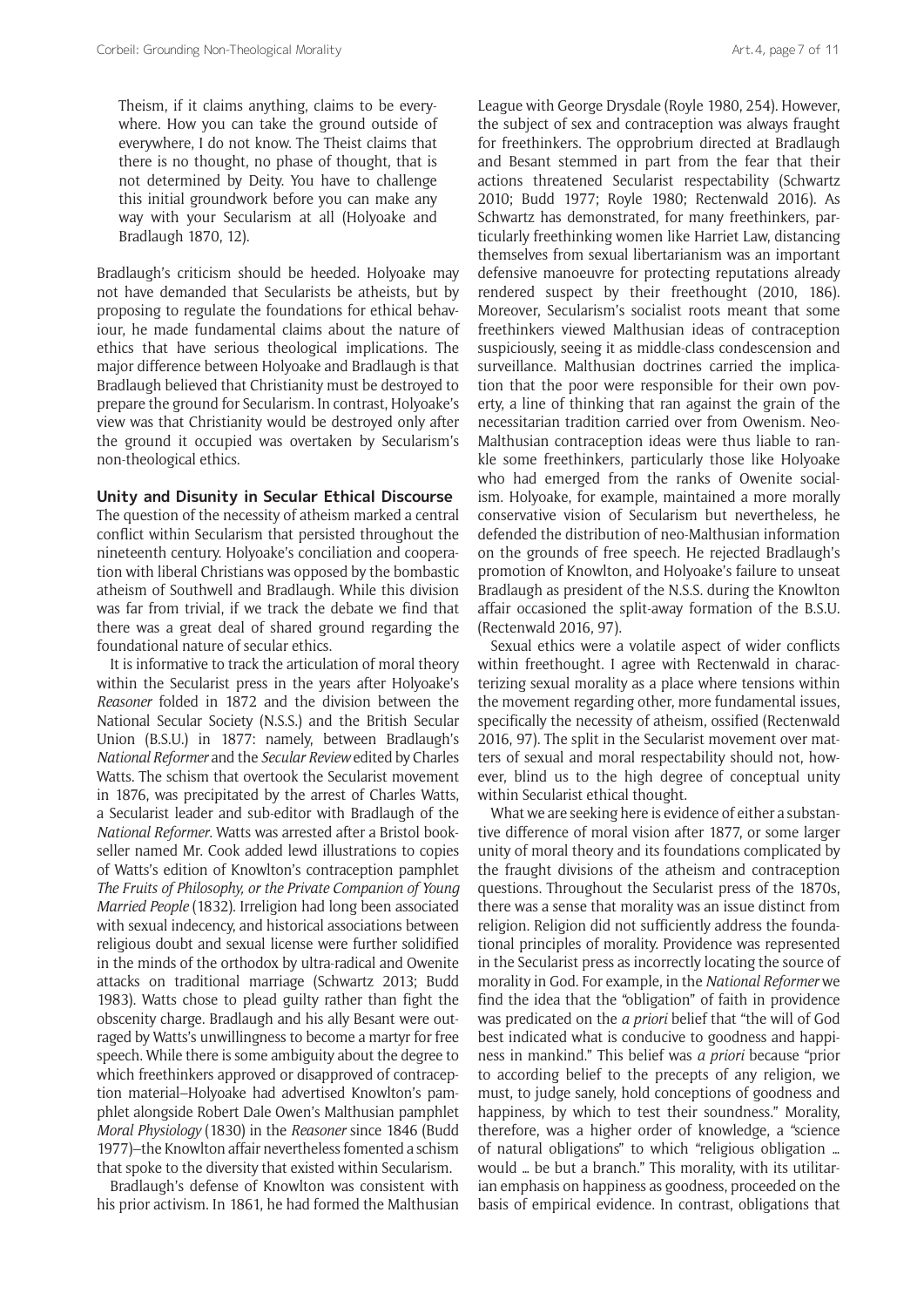depended "upon external testimony" and emerging from an "obligation towards God, or as essential to their own happiness in another life" provided for the believer "no rule for determining what extension of the same principle would be inadmissible" (J. R. 1873, 53). The implication was that the only valid point of moral reference was happiness in this life, assessed by worldly or secular measures.

We find a similar argument from Annie Besant, writing as Ajax, in the *National Reformer* in 1875. Secularism was again represented as a higher order of morality. In contrast to Holyoake's appropriation of Comte's motto that nothing can be destroyed until it is replaced, Besant argued that Secularism was destructive of religion because "you cannot plant flowers in ground which is full of weeds, until you have pulled up and destroyed the weeds." The process of replacement was subsequent to the destruction of the existing moral system. This negative emphasis was then abandoned in favour of an explicit embrace of utilitarianism. Besant declared that "our morality is tested only … by utility in this life and this world; with any other life, with any other world we have nothing whatever to do." Besant allowed that Christian and Secularist morality frequently coincided but, in an echo of Holyoake's argument from 1845's *Rationalism* pamphlet, these two systems of morality "spring from different roots." While Secularism was predicated upon science, the Christian was only "unconsciously Utilitarian" (Ajax 1875, 72).

Secularists strived to present secular morality as more severe and demanding than Christian ethics. Further, all abrogation of happiness in this life in favour of another life was held by the Secularist to be "distinctly immoral, and [deserving of] stern reprobation" (Ajax 1875, 72). The secularists' emphasis on what was worldly meant that "asceticism, in any shape, is immoral" but Besant made it explicit that this should not be conceived as advocating base hedonism. Instead, Secularists adopted a qualitative view of happiness that was in line with J. S. Mill's revision of the crudely quantitative calculus of Bentham (Donner 1991). Secularism therefore demanded that "obedience to physical law is incumbent on every Secularist, and impurity of life, uncleanliness, excess of any description, are all sins against Secular morality" (Ajax 1875, 72).

We can see unity of ethical purpose in the divergent branches of Secularism in the thinking of one of Holyoake's closest allies, Charles Watts. In an 1875 article in the *National Reformer*, Watts emphasized this-worldly morality, declaring that "the theory of Secularism is simply that this life and this world in which we live demand and will reward our utmost cultivation" (1875, 67). Watts affirmed the moderated Owenite necessitarian doctrine first articulated by Holyoake in *Rationalism*. Human nature, "no less than nature in general, is the subject of unvarying natural laws" and Secularism therefore "regards Science as the true Providence; and affirms that by the study of Man, and the application of the results of that study, this Providence can be wrought to confer ever richer and richer boons on our race" (1875, 67).

Watts' positivist emphasis on a science of man embraced utilitarianism as the path to moral knowledge. Crucially, Mill's qualitative method of utilitarian calculation was adopted by both Besant and Watts. Interestingly, Watts's qualitative view of utility was derived from a comparison rather than an immediate juxtaposition with Christianity:

As for the controversy between virtue and happiness, which is in great measure a mere contest as to words, it is also an old one. We know how the great name of Epicurus was almost from the first degraded by his opponents as a mere synonym for the pursuit of coarse sensuous pleasures, in the term Epicureanism. But why should this happiness, which Utilitarianism teaches us to seek in common, be spoken of as something mean? The great object of Christian life is to gain eternal happiness in Heaven, and we do not find that such happiness is supposed to be conceived only with sensuous joys; on the contrary, it is assumed to involve all the most sacred emotions and aspirations, to include all the beatitudes. It is such happiness, in so far as it shall prove to be attainable, that Secularism seeks to realise, not in Heaven but on Earth, not in Eternity but in Time, not for elect individuals here and there, but for all Mankind (Watts 1875, 68).

In addition to appealing to the value of higher pleasures, Watts invoked the universality of Secularist ethics. Watts rejected Calvinist election in favour of the universality of empirical ethical knowledge which provided "a pregnant rule of life informing and swaying all our plans and actions." Once empirical ethical knowledge was recognized, "we emerge altogether from the old gloom of ignorant selfishness into the broad light of humane existence" (1875, 68). Watts ended on an intriguing flourish which renders clear his proposition that Secularism represented a higher moral sphere than Christianity. Recognizing and accepting the universal implications of utilitarianism meant, "in the languages of the Christians, we are born again; it is our Secular regeneration" (1875, 68). For Watts, this regeneration marked Secularism "as the true religion of Humanity" (1875, 68).

If we attend to the way moral theory was expressed in the Bradlaugh camp after the division between the N.S.S. and the B.S.U., we see that the utilitarian doctrine remained in full force. However, in the later decades of the century we do see a change in emphasis. The focus on natural laws of behaviour was abandoned in favour of utility as a socially constructed measure of the good. Thus, we find an explicit rejection of the infallibility of the utilitarian test in favour of rendering the test adequately functional: "the standard, though not infallible, is sufficiently reliable for everyday life, and rationalists seek each day to improve the efficiency of the standard by enforcing generally more accurate knowledge of life-conditions" (Bradlaugh 1886, n.p.). A similar shift away from a strict utilitarianism is evident in Holyoake's view in his collection of remembrances about his career, *Bygones Worth Remembering* (1905), Holyoake recalls his objection to Mill's view that there was a utilitarian benefit to dissimulating unbelief and taking legal oaths. For Holyoake, "truth is higher than utility, and goes before it" (1905, 31). However, Holyoake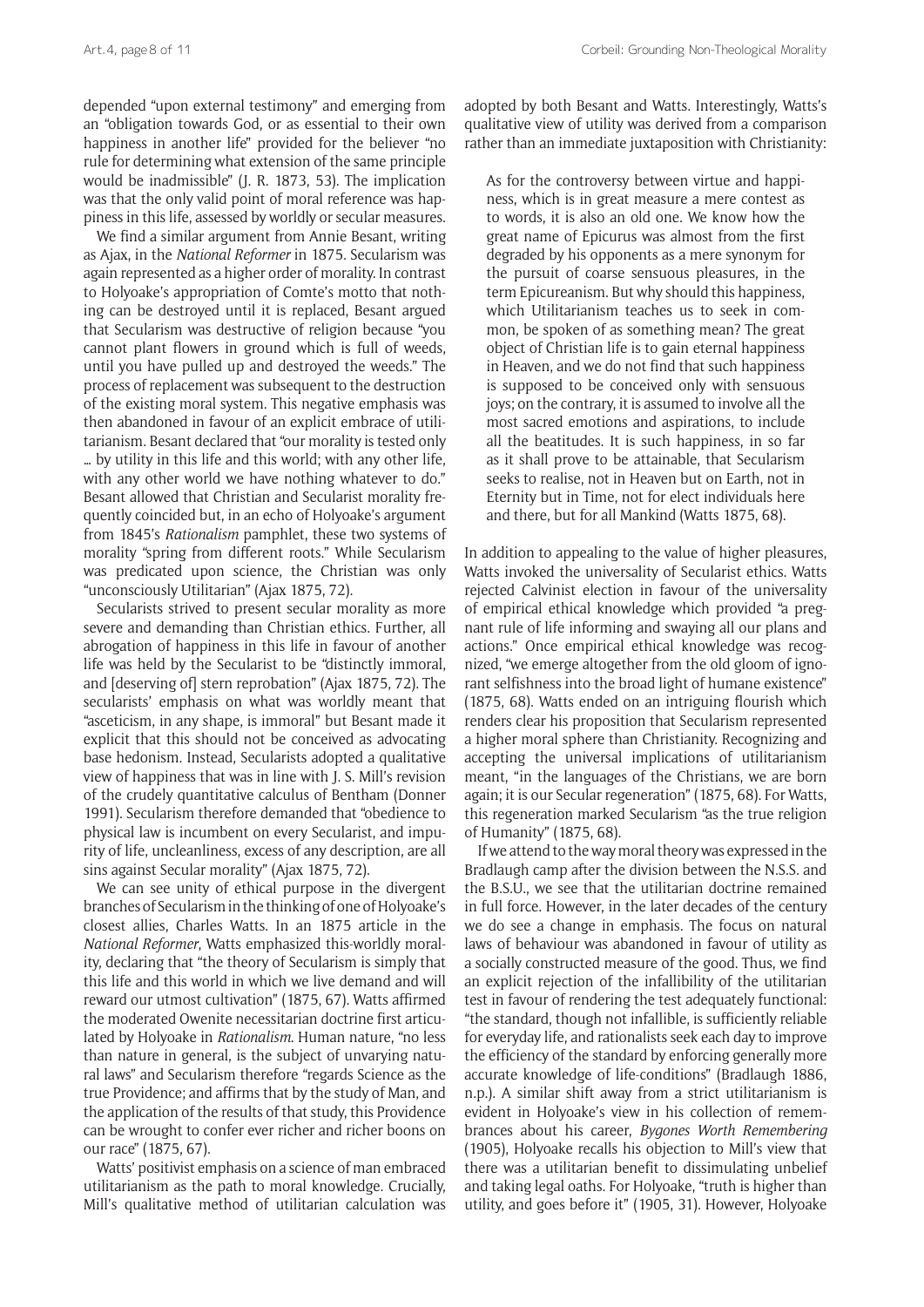declines to elaborate what the criterion for determining this truth might be. It is possible that Holyoake was, late in life, inclined to accommodate some intuitionist sense of morality, but the point is left unclear.

The apparent change of emphasis around the nature of the utilitarian test did not, however, upend either the empiricist element nor the assertion that secular morality provides a surer test than did religion. Joseph Symes, an ally of Bradlaugh's states the point clearly:

Thus the Secularist is far better off morally than his neighbours. Most of them are pledged to superstition and bound by intellectual and moral trammels. He is not thus bound. He feels bound only to do what is right, that is, what human experience declares to be useful; whereas the Christian is bound to follow his infallible guide, whether experience condemns it or not. The Secularist no more expects infallibility in morals than in art, science, and language. These grow with the growth of the race, whereas infallibility would kill all. Let the Christian then make his empty boast of his creeds and codes, and ascribe to his God the contemptible and shocking morals of his Bible; let him taunt the Secularist with having no moral code. His taunt, on the one hand, is as pointless as his boast on the other. If his Bible were destroyed it would not alter his life; in all that is noble, civilised, and enlightened, he is a Secularist, though he professes to follow the *dicta* of an ancient book. If Secularism were destroyed civilisation would be destroyed; if Christianity were dead the world in a few years would no more miss it than it misses the religion of the ancient Britons (Symes 1879, 327).

Symes' argument echoed Besant's (1875) declaration that the Christian is unconsciously a utilitarian. Symes made this case even more forcefully by declaring that the Christian was in all that substantially mattered, already necessarily a Secularist. However, the foundational point remained: the scientific morality, founded upon utilitarianism and named Secularism, was the *real* realm of moral thought.

While Bradlaugh and Holyoake's gestures toward intuitionism must be taken seriously, indications of non-utilitarian thinking tend to appear as partial or contradictory invocations in the works of both figures. Bradlaugh is a good case study. In 1861, he took part in two debates with the Rev. Woodville Woodman. The first debate was held between February 18 and 21 and published as *The Existence of God: A Discussion Between Rev. Woodville Woodman and "Iconoclast"* (Woodman and "Iconoclast" 1861a). The latter was held between October 21 and 29, and published as *Is the Bible a Divine Revelation?* (Woodman and "Iconoclast" 1861b). In the latter debate, Bradlaugh defended a notion of truth that could imply an intuitionist perspective. He argued: "that is right which tells you to practice, wisdom, truth, honesty, and virtue; not because God says it, or because the devil waits on you if you don't; but because it is good and right to do it" (1861b, 89). Bradlaugh does not, in this passage, explain from where this view of the good arises except to declare that his church of humanity worships at the "temple of reason, the temple of fact" (1861b, 89). However, in the report of the preceding debate from February, Bradlaugh's understanding of fact and truth is clearer. In the opening exchanges of the debate he forthrightly rejects Woodman's "God-idea" by insisting that "I do not admit that man has got any ideas except such as are the result from the appearance of his sensitive faculties" (1861a, 8). It is unlikely that Bradlaugh underwent a substantial transformation in his epistemological outlook in the intervening months between the debates. The apparent invocation of intuitionist doctrines is more likely to be a rhetorical flourish than a substantial rethinking of the foundations of Secularist belief.

Watts' *Secular Review* presented a characterization of morality that demonstrates the continuity in moral thought between the Bradlaugh and Holyoake branches of freethought. The founding principles of the B.S.U. stated that "human improvement and happiness" were the primary goals of the society. Therefore, "that conduciveness to human welfare is the criterion of morality, and its determination is independent of any supernatural belief" (*Secular Review and Secularist* 1877, 230). The ends of morality remained located in this world. The key distinction was the explicit effort to distinguish Secularism from the reality or non-reality of God:

Secularism intrinsically does not contend against the Existence of the Deity, but against dishonouring conceptions thereof; not against the Inspiration of Scripture, but against the binding force of what is inapplicable to human welfare; not against a Future Existence, but against the idea of it which excludes the hope of improvement and honestlyearned happiness (*Secular Review and Secularist* 1877, 230).

The question of the necessity of unbelief remained the major point of distinction between those Secularists who followed Bradlaugh, and insisted on the necessity of atheism, and those who followed Holyoake. However, the tension appeared in many ways to be one of degree rather than real difference. Holyoake and the B.S.U. represented Secularism as an independent category, separate from religion. By rendering Secularism independent of theological questions, Holyoake denied the necessity of conflict between Secularism and religiosity, while Bradlaugh tackled this conflict head on.

## **Conclusion**

The moral theory of the Secularists retained a high degree of unity despite the schism of the 1870s. There were significant disagreements over matters of tactics, respectability, and the problems of moral conduct. We must not dismiss their significance. Many freethinkers saw these disagreements as vitally important. Mill criticized Holyoake for his conservatism in matters of sexuality in an 1848 letter, stating: "the root of my difference with you is that you appear to accept the present constitution of the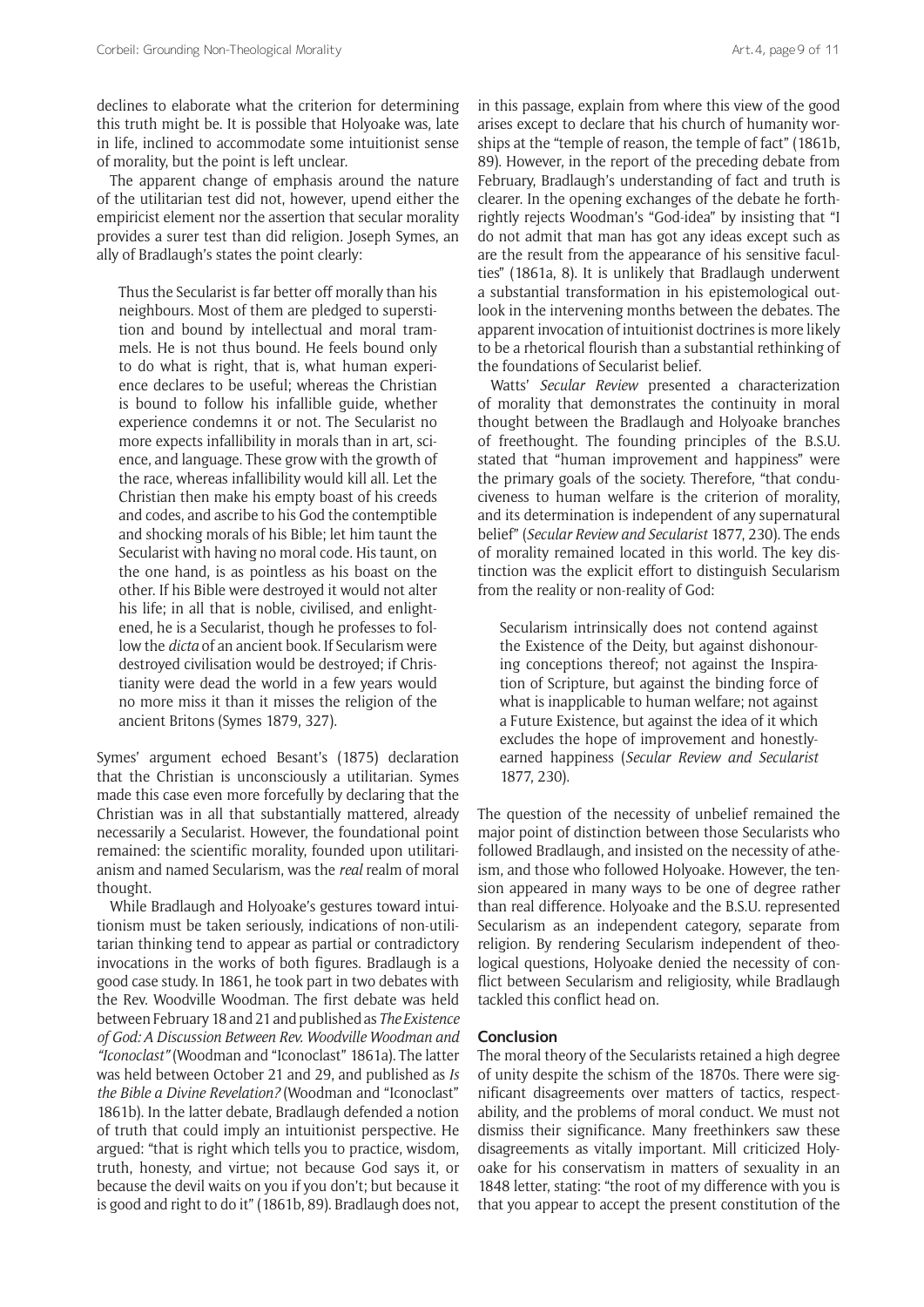family and the whole of the priestly morality founded on and connected with it" (1848, n.p.). Despite their differences, all Secularists remained committed to a scientific, empirically grounded system of morality. Ultimately, the Christian moral system was deemed inferior to the higher, more scientific moral system of Secularism. The project of Secularism depended upon an expansive view of morality. The "party of experience" thus sought the empirical data of utilitarian morality, data that the Secularist was obligated to disseminate:

Let Secularists take measures to compile a liturgy that shall really prove to be a public service and a benefit to the world. Such a book is all the more necessary, because public morality–despite the stale platitudes of the Christian Press and Christian Pulpit–clearly stands in need of what Professor Huxley considers a necessity–namely, to be 'governed and guided' by some high standard of ethics. There is not a Christian country in the world that is not infinitely inferior in temperance, probity, and purity to many 'heathen' lands we could name. The Secular Reformation is not to be confined to emancipating the world from the thraldom of priests and their evil inventions; it aims at providing man with a rule of life by which that life shall be made happy, benevolent, and good; and this rule or system can only be derived from the cumulative knowledge and wisdom of teachers of every age and every clime (MacHugh 1879, 82).

## **Competing Interests**

The author assisted in editing the other articles in the ISHASH Special Collection, but had no editorial involvement with this paper.

#### **References**

### **Primary Sources**

- **Ajax (Annie Besant).** 1875. "Secular Morality." *National Reformer*, 26(5).
- **Bradlaugh, C.** 1886. "Supernatural and Rational Morality." In: *Charles Bradlaugh's Theological Essays*. London: Besant and Bradlaugh.
- **"British Secular Union."** 1877. *The Secular Review and Secularist*, 1(15).
- **Grant, B** and **Holyoake, GJ.** 1853. *Christianity and Secularism: Report of a Public Discussion*. London: Ward and Co.
- **Holyoake, GJ.** 1842. "Another New Religion." *The Oracle of Reason*, 1(21).
- **Holyoake, GJ.** 1845. *Rationalism: A Treatise for the Times*. London: J. Watson.
- **Holyoake, GJ.** 1871. *Principles of Secularism*. Third edition. London: Austin and Co.
- **Holyoake, GJ.** 1873. *The Origin and Nature of Secularism*. London: Watts and Co.
- **Holyoake, GJ** and **Bradlaugh, C.** 1870. *Secularism, Scepticism, and Atheism: Two Nights' Public Debate*. London: Austin and Co.
- **JR.** 1873. "Religion–Morality." *The National Reformer*, 21(4).
- **Locke, J.** 1983 [1689]. *A Letter Concerning Toleration*. Tully, J (ed.). Indianapolis: Hackett.
- **McHugh, MC (Thalassoplektos).** 1879. "Secularism and Ethics." *The Secular Review*, 4(6).
- **Mill, JS.** 1848. "to G. J. Holyoake." National Cooperative Archive, Manchester, GJHCC, 287, Dec 7.
- **Mill, JS.** 1861. *Utilitarianism*. In: *Collected Works of John Stuart Mill*, Robson, JM (ed.), 203–260. Toronto: University of Toronto Press.
- **Mill, JS.** 1974 [1843]. *A System of Logic*. In: *Collected Works of John Stuart Mill*, Robson, JM (ed.), VIII. Toronto: University of Toronto Press.
- **Owen, R.** 1835. "Dialogue I: Between a Stranger and the Founder of the New Moral World." *The New Moral World*, 1(25, April 18).
- **Owen, R.** 1979 [1842]. *Book of the New Moral World*. New York: Augustus M. Kelley.
- Paterson, T. 1843. "Religion Destructive of Morality." *Oracle of Reason*, 2(70): 137.
- **Rutherford, JH** and **Holyoake, GJ.** 1854. *Christianity versus Secularism: A Public Discussion in Newcastle-On-Tyne*. London: Ward and Co.
- **Southwell, C.** 1843. "Supernaturalism, Considered as a Question of Moral Influence." *Oracle of Reason*, 2(56).
- **Symes, J.** 1879. "Our Moral Code." *National Reformer*, 33(21).
- **"The True Basis of Morality."** 1862. *The National Reformer*, 3(125, October 4).
- **Watts, C.** 1875. "Secularism in Theory." *National Reformer*,  $25(5)$ .
- **Woodman, W** and **"Iconoclast" (Charles Bradlaugh).** 1861a. *The Existence of God: A Discussion Between Woodville Woodman and "Iconoclast"*. London: James S. Hodson and Son.
- **Woodman, W** and **"Iconoclast" (Charles Bradlaugh).** 1861b. *Is the Bible a Divine Revelation? A Discussion Between Rev. Woodville Woodman and "Iconoclast"*. London: James S. Hodson and Son.

#### **Secondary Sources**

- **Berman, D.** 1988. *A History of Atheism in Britain: From Hobbes to Russell*. London: Croom Helm.
- **Brown, C.** 2009. *The Death of Christian Britain: Understanding Secularisation, 1800–2000*. Second Edition. London and New York: Routledge. DOI: [https://doi.](https://doi.org/10.4324/9780203879436) [org/10.4324/9780203879436](https://doi.org/10.4324/9780203879436)
- **Budd, S.** 1977. *Varieties of Unbelief: Atheists and Agnostics in English Society, 1850–1960*. London: Heinemann.
- **Collini, S.** 1991. *Public Moralists: Political Thought and Intellectual Life in Britain, 1850–1930*. Oxford: Clarendon Press.
- **den Otter, S.** 1966. *British Idealism and Social Explanation: A Study in Late Victorian Thought*. Oxford: Oxford University Press.
- **Dixon, T.** 2008. *The Invention of Altruism: Making Moral Meanings in Victorian Britain*. Oxford: Oxford University Press. DOI: [https://doi.org/10.5871/](https://doi.org/10.5871/bacad/9780197264263.001.0001) [bacad/9780197264263.001.0001](https://doi.org/10.5871/bacad/9780197264263.001.0001)